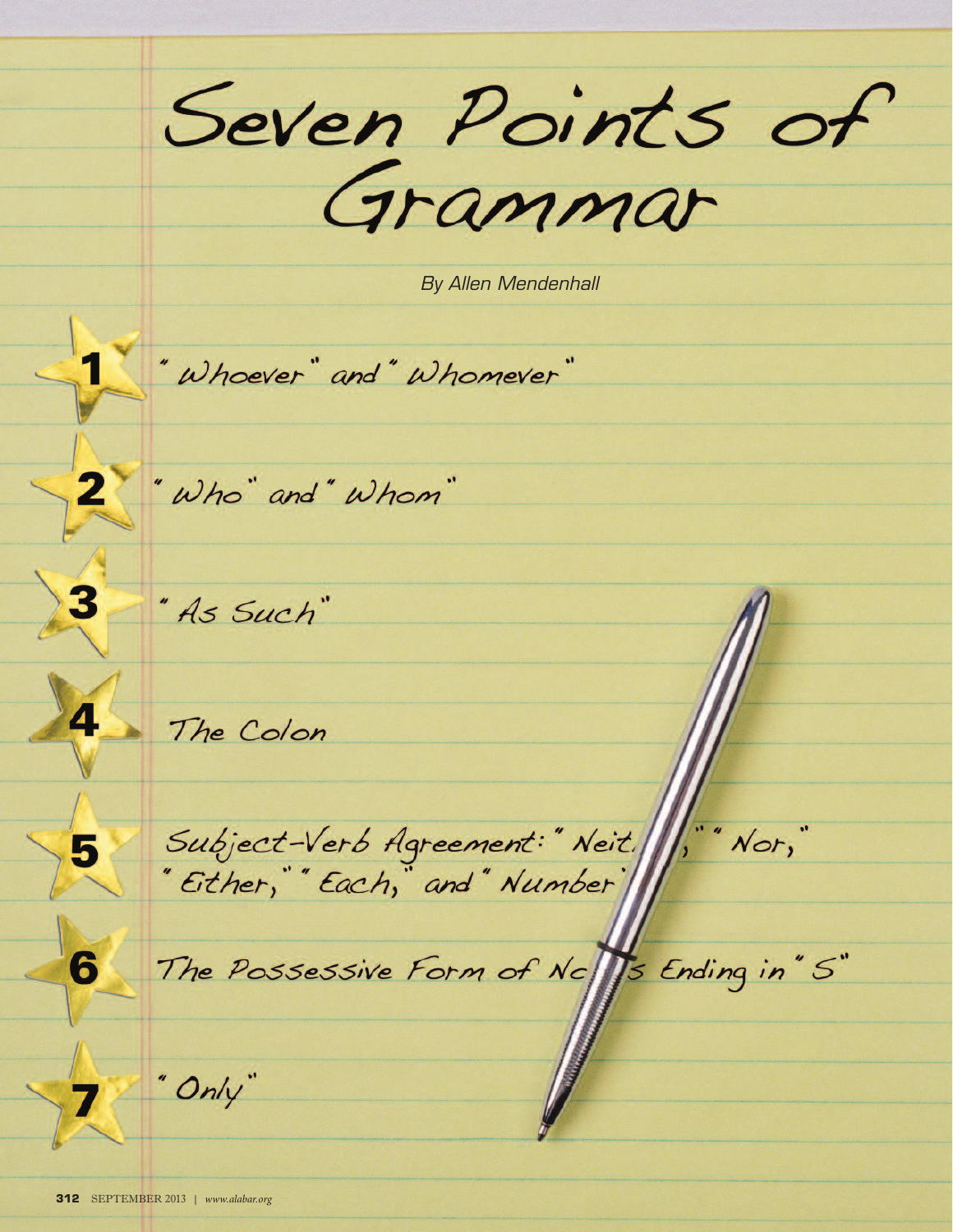As a staff attorney to Chief Justice Roy S. Moore, I read several briefs and petitions each day. I have noticed that certain grammatical errors are systemic among attorneys. Some errors are excusable; others aren't. Here are seven errors that are inexcusable.

"Whoever" and "Whomever"

Many attorneys do not know the difference between whoever and whomever. Test your knowledge by answering these questions:

Which of the following sentences is correct?

A. Give the document to whoever requests it.

B. Give the document to whomever requests it.

Which of the following sentences is correct?

A. Whoever arrives first will get a copy.

B. Whomever arrives first will get a copy.

If you answered A to both questions, you were correct. Here is a trick to help determine whether to use whoever or whomever:

STEP ONE: Imagine a blank space where you wish to use whoever or whomever.

Example: Give the document to \_\_\_\_\_\_ requests it.

STEP TWO: Split the blank space to create two sentences; then fill in the blanks with the pronouns he or him.

Example: Give the document to him. He requests it.

STEP THREE: Whenever you fill in the blank space with a him/he combination, use whoever. As we have already seen, the previous sentence should read, "Give it to whoever requests it." Whenever you fill in the blank space with a

him/him combination, use whomever. Him/He = whoever Him/Him = whomever

Here are more examples:

STEP ONE: You should hire \_\_\_\_\_\_\_ Pete recommends. STEP TWO: You should hire him. Pete recommends him. STEP THREE: You should hire whomever Pete recommends. STEP ONE: This letter is to wrote that brief. STEP TWO: This letter is to him. He wrote that brief. STEP THREE: This letter is to whoever wrote that brief. STEP ONE: The prize is for \_\_\_\_\_ wins the contest. STEP TWO: The prize is for him. He wins the contest. STEP THREE: The prize is for whoever wins the contest. STEP ONE: The lawyer made a good impression on he met.

STEP TWO: The lawyer made a good impression on him. He met him.

STEP THREE: The lawyer made a good impression on whomever he met.

STEP ONE: The lawyer tried to make a good impression on \_\_\_\_\_\_ was there.

STEP TWO: The lawyer tried to make a good impression on him. He was there.

STEP THREE: The lawyer tried to make a good impression on whoever was there.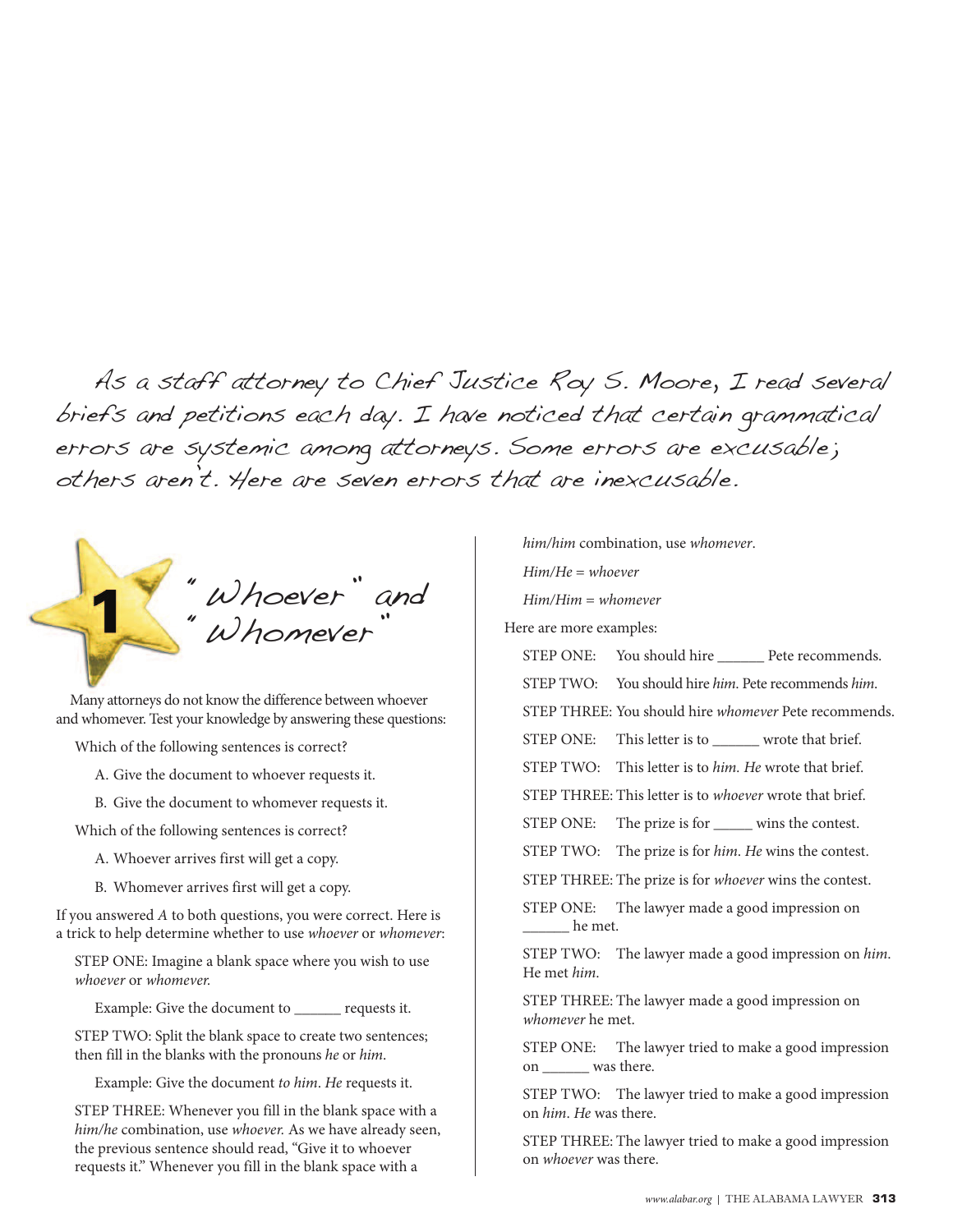

The difference between who and whom has fallen out of favor in common speech, but retains its importance in formal writing. Use who if the pronoun is a subject or subject complement in a clause. Use whom if the pronoun is an object in a clause. A trick to help determine whether to employ who or whom is to rephrase the sentence using a personal pronoun such as he or him. Consider the following:

A. Proper: Whom did you meet? (Rephrase: I met him.)

Him is objective, so whom is proper.

Improper: Who did you meet?

B. Proper: Who do you think murdered the victim? (Rephrase: I think he murdered the victim.)

He is subjective, so who is proper.

Improper: Whom do you think murdered the victim?

C. Proper: Who was supposed to finish that brief last week? (Rephrase: He was supposed to finish that brief last week.)

He is subjective, so who is proper.

Improper: Whom was supposed to finish that brief last week?

D. Proper: Justice Brown is the man for whom I voted. (Rephrase: I voted for him.)

Him is objective, so whom is proper.

Improper: Justice Brown is the man who I voted for.



I used to practice at a mid-sized law firm in Atlanta. Tasked with reviewing the writing of all associate attorneys at the firm, one partner became hardheaded about two words: "as such." He always struck through the word "therefore" and replaced it with the words "as such." He did this so often that I finally decided to correct him. I was tired of watching him substitute a grammatical error for a sound construction.

When I spoke up, he got defensive. "As such *means* 'therefore," he said.

He was wrong.

The Random House Dictionary (2013) describes "as such" as an "idiom" that means "as being what is indicated" or "in that capacity." In other words, after you have described something, you use the phrase "as such" to refer back to that something "as described." Here are examples:

- A. He is the president of the university; as such, he is responsible for allocating funds to each department.
- B. This is a matter of law; as such, it is subject to de novo review.
- C. Theft is a crime; treat it as such.

In these examples, "as such" properly refers back to a definite antecedent.

"As such" appears regularly in legal writing. Whenever I see this construction misused, I think about that partner in Atlanta and become agitated.

"As such" is a simple construction; as such, it entails a simple application. Don't be shy about calling out your colleagues when you see them misuse this construction, even if you are a "lowly" associate. You might just save them−and the partners−from embarrassment.



Although many rules govern the use of colons, I want to focus on this one: Never place a colon between a preposition and its object or between a verb and its complement. Likewise, never place a colon after such words or phrases as especially, including or such as.

These sentences violate this rule:

- A. He was convicted of several crimes, including: firstdegree robbery, arson, third-degree burglary and second-degree forgery.
- B. Some affirmative defenses are: statute of frauds, waiver, statute of limitations, and contributory negligence.
- C. Most restrictive covenants have provisions about the developer or declarant such as: "Property Subject to the Declaration," "Easements," "Assessments" and "Membership."
- D. She enjoys the sites, especially: the courthouse, the town square and the memorial.

No colon is necessary in these sentences.



Attorneys generally understand subject-verb agreement. A verb must agree with its subject in number. That is, a singular